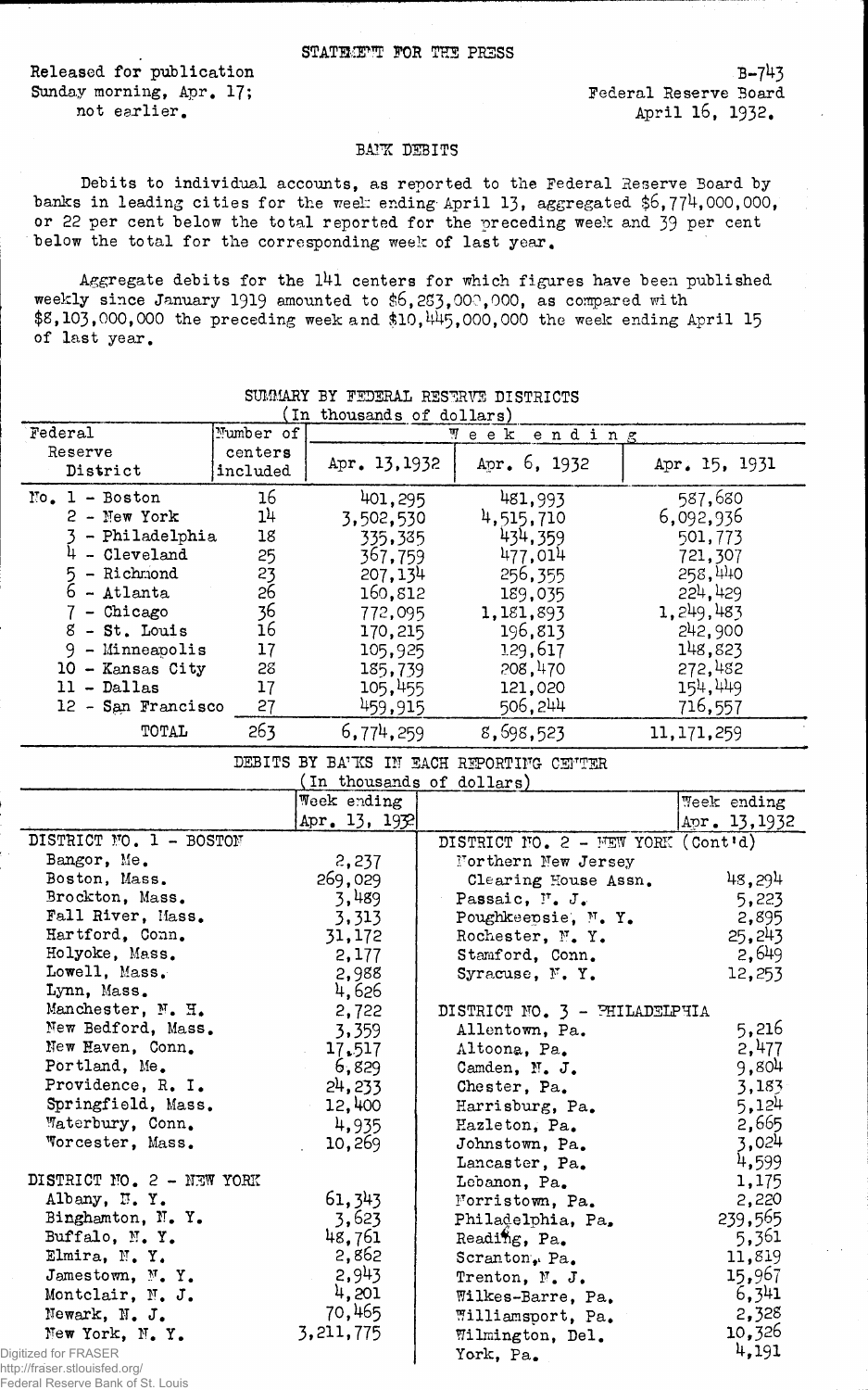DEBITS BY BAIL'S I!T EACH xffPQRTiro CSTTSR

 $\frac{1}{2}$ 

 $\bar{t}$ 

|                            |              | (In thousands of dollars)                                   | $B - 743a$    |
|----------------------------|--------------|-------------------------------------------------------------|---------------|
|                            | Wool: ending |                                                             | Week ending   |
|                            | Apr. 13,1932 |                                                             | Apr. 13, 1932 |
| DISTRICT NO. 4 - CLEVELAND |              | DISTRICT $\overline{O}$ . 6 - ATLA $\overline{TA}$ (Cont'd) |               |
| Akron, Ohio                | 10,658       | $E$ lborton, Ga.                                            | 161           |
| Butler, Pa.                | 1,435        | Eattiesburg, Miss.                                          | 853           |
| Canton, Ohio               | 4,104        | Jackson, Miss.                                              | 2,837         |
| Cincinnati, Ohio           | 58,484       | Jacksonville, Fla.                                          | 12,020        |
| Cleveland, Ohio            | 88,898       | Knoxville, Tonn.                                            | 5,036         |
| Columbus, Ohio             | 23,315       | Macon, Ga.                                                  | 2,050         |
| Dayton, Ohio               | 12,898       | Meridian, Miss.                                             | 1,167         |
| Trie, Pa.                  | 4,977        | Miami, Fla.                                                 | 4,857         |
| Franklin, Pa.              | 728          | Mobile, Ala.                                                | 4,181         |
| Greensburg, Pa.            | 1,144        | Montgomery, Ala.                                            | 3,407         |
| Hamilton, Ohio             | 1,987        | Mashville, Tenn.                                            | 12,098        |
| Homestead, Pa.             | 474          | Mewhan, Ga.                                                 | 261           |
| Lexington, Ky.             | 3,221        | Now Orleans, La.                                            | 45,464        |
| Lima, Chio                 | 1,925        | Pensacola, Fla.                                             | 1,079         |
| Lorain, Ohio               | 779          | Savannah, Ga.                                               | 5,915         |
| Middletown, Ohio           | 2,126        | Tampa, Fla.                                                 | 5,317         |
| Oil City, Pa.              | 2,642        | Valdosta, Ga.                                               | 488           |
| Pittsburgh, Pa.            | 109,129      | Vicksburg, Miss.                                            | 831           |
| Springfield, Ohio          | 2,716        |                                                             |               |
| Steubenville, Ohio         | 1,136        | DISTRICT NO. 7 - CHICAGO                                    |               |
| Toledo, Ohio               | 20,483       | Adrian, Wich.                                               | 561           |
| Warren, Ohio               | 1,319        | Aurora, Ill.                                                | 2,231         |
| Wheeling, W. Va.           | 6,511        | Battle Creek, Mich.                                         | 3,496         |
| Youngstown, Ohio           | 5,370        | Bay City, Mich.                                             | 1,463         |
| Zanesville, Ohio           | 1,300        | Bloomington, Ill.                                           | 1,397         |
|                            |              | Cedar Rapids, Ia.                                           | 7,421         |
| DISTRICT NO. 5 - RICHMOND  |              | Chicago, Ill.                                               | 460,815       |
| Asheville, N. C.           | 2,246        | Danville, Ill.                                              | 2,005         |
| Baltimore, Md.             | $-70,725$    | Davenmort, Ia.                                              | 4,520         |
| Charleston, S. C.          | 2,980        | Decatur, Ill.                                               | 2,293         |
| Charleston, W. Va.         | 7,386        | Des Moines, Ia.                                             | 13,548        |
| Charlotte, M. C.           | 7,826        | Detroit, Mich.                                              | 122,959       |
| Columbia, S. C.            | 3,820        | Pubuque, Iowa                                               | 1,922         |
| Cumberland, Md.            | 1,370        | Flint, Mich.                                                | 5,165         |
| Danville, Va.              | 996          | Fort Wayne, Ind.                                            | 5,213         |
| Greensboro, N.C.           | 2,065        | Gary, Ind.                                                  | 1,585         |
| Greenville, S. C.          | 2,449        | Grand Rapids, Mich.                                         | 11,077        |
| Hagerstown, Md.            | 1,455        | Green Bay, Wis.                                             | 1,940         |
| Huntington, W. Va.         | 2,570        | Indianapolis, Ind.                                          | 27,283        |
| Lynchburg, Va.             | 2,925        | Jackson, Mich.                                              | 2,612         |
| Newport News, Va.          | 1,701        | Kalamazoo, Mich.                                            | 3,397         |
| Morfolk, Va.               | 7,480        | Lansing, Mich.                                              | 3,200         |
| Portsmouth, Va.            | 808          | Mason City, Iowa                                            | 1,397         |
| Raleigh, ". C.             | 2,918        | Milwaukee, Wis.                                             | 44,018        |
| Richmond, Va.              | 23,768       | Moline, Ill.                                                | 1,077         |
| Roanoke, Va.               | 4,122        | Muscatine, Iowa                                             | 789           |
| Spartanburg, S. C.         | 1,600        | Oshkosh, Wis.                                               | 1,772         |
| Washington, D. C.          | 48,819       | Peoria, Ill.                                                | 7,003         |
| Wilmington, N. C.          | 1,742        | Rochford, Ill.                                              | 3,124         |
| Winston-Salem, N. C.       | 5,363        | Saginaw, Mich.                                              | 2,780         |
| Durham, N. C.              | 3,388        | Sheboygan, "is.                                             | 2,064         |
| DISTRICT NO. 6 - ATLAFTA   |              | Sioux City, Iowa                                            | 6,592         |
| Albany, Ga.                | 636          | South Bend, Ind.                                            | 5,612         |
| Atlanta, Ga.               | 28,034       | Springfield, Ill.                                           | 4,137         |
| Augusta, Ga.               | 3,199        | Terre Haute, Ind.                                           | 3,245         |
| Birmingham, Ala.           | 11,450       | Waterloo, Iowa                                              | 1,882         |
| Brunswick, Ga.             | 437          |                                                             |               |
| Chattanooga, Tenn.         | 6,608        |                                                             |               |
| Columbus, Ga.              | 2,076        |                                                             |               |
| Dothan, Ala.               | 350          |                                                             |               |

 $\mathcal{L}_{\mathbf{A}}$